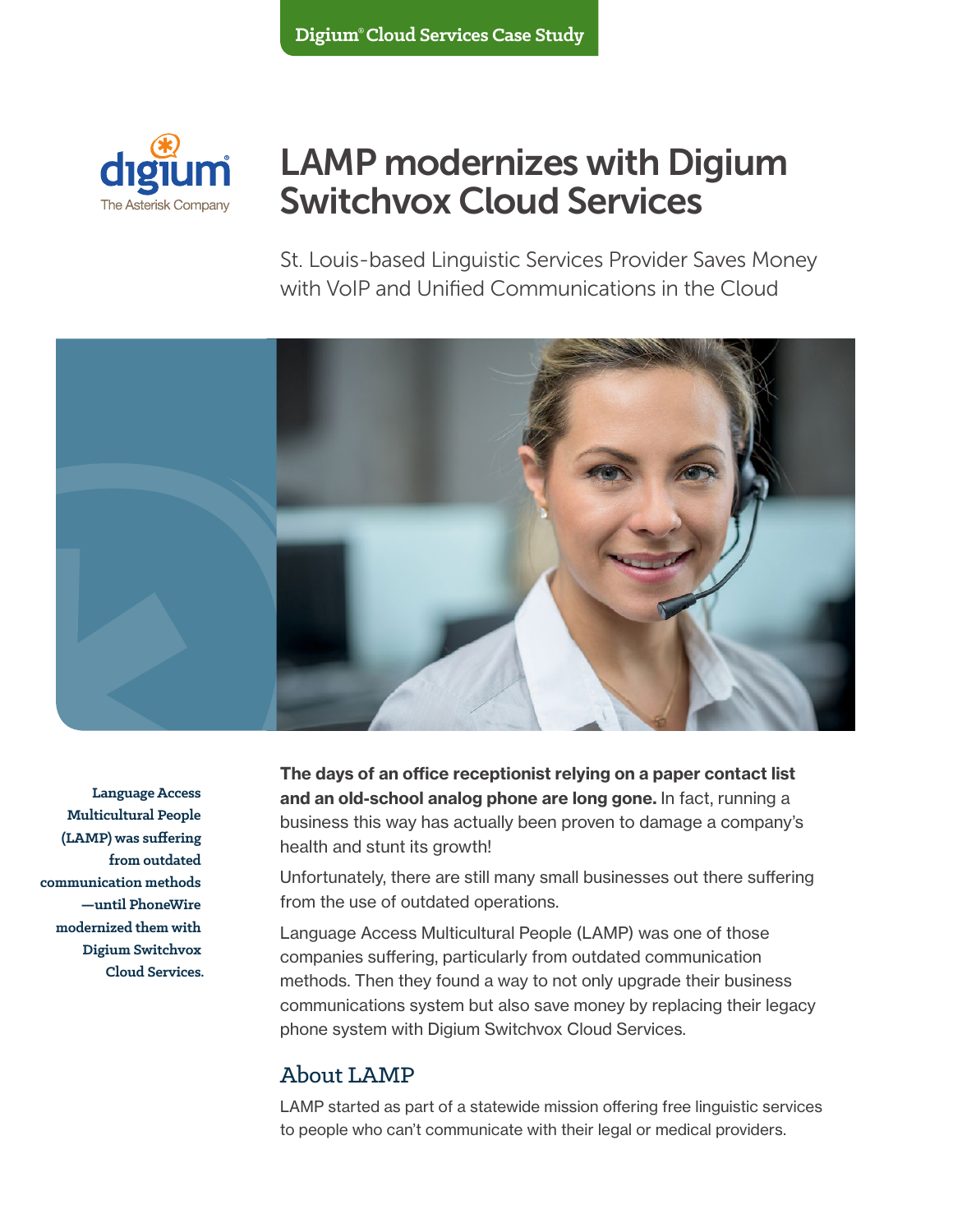**LAMP offers free language assessments, education, and training. All services are provided via telephone, video remote, and in-person.** 

> **LAMP was unable to grow at the rate of demand because they were limited by an outdated telephone system.**

Over the years, they also began providing a variety of linguistic services including interpretation, translation, and introducing American Sign Language to hospitals, doctors' offices, clinics, law enforcement, city government, and law firms. The goal of the services is to help immigrants, refugees, and individuals with cultural or physical health barriers to communicate.

Over 80 percent of their business today is medical-related. The rest of their client base consists of law firms utilizing the service to ensure their non-English-speaking clients understand any legal action taken for or against them.

The original nonprofit division of the company has expanded to include helping individuals communicate within their local communities. LAMP offers free language assessments, education, and training. All services are provided via telephone, video remote, and in-person.

### The Old Way of Doing Things

#### LAMP had a tedious and time-consuming way of doing business and communicating with its customers.

Here's what a typical phone call looked like for them:

- 1. First, a call would come in from a hospital or medical clinic with a Spanish-speaking patient requiring medical and insurance information to be conveyed in their native language.
- 2. The attendant had to put that customer on hold while they went down the list, using their only other analog phone line to call Spanish interpreters until they found one available. It took numerous calls to linguists up and down the list to find one who was immediately accessible—while the hospital representative waited on hold.
- 3. LAMP would then pass along the phone number of their translator to the hospital representative. A conference call would then have to be set up between the two parties (which also took quite a while).

As you can see, their process was very unproductive, and it resulted in a significant amount of time (and therefore money) being wasted.

#### The Problem: High-demand, Low-efficiency

Unable to grow at the rate of demand because their outdated telephones were limiting them in both time and efficiency, LAMP approached PhoneWire, a business communications provider and Digium Switchvox partner in nearby Fairview Heights, Illinois.

"We had reached a point of high volume where we didn't have enough interpreters to cover the assignments we had coming in," says Beatriz Nunez Hernandez, LAMP Community Outreach and Marketing Coordinator.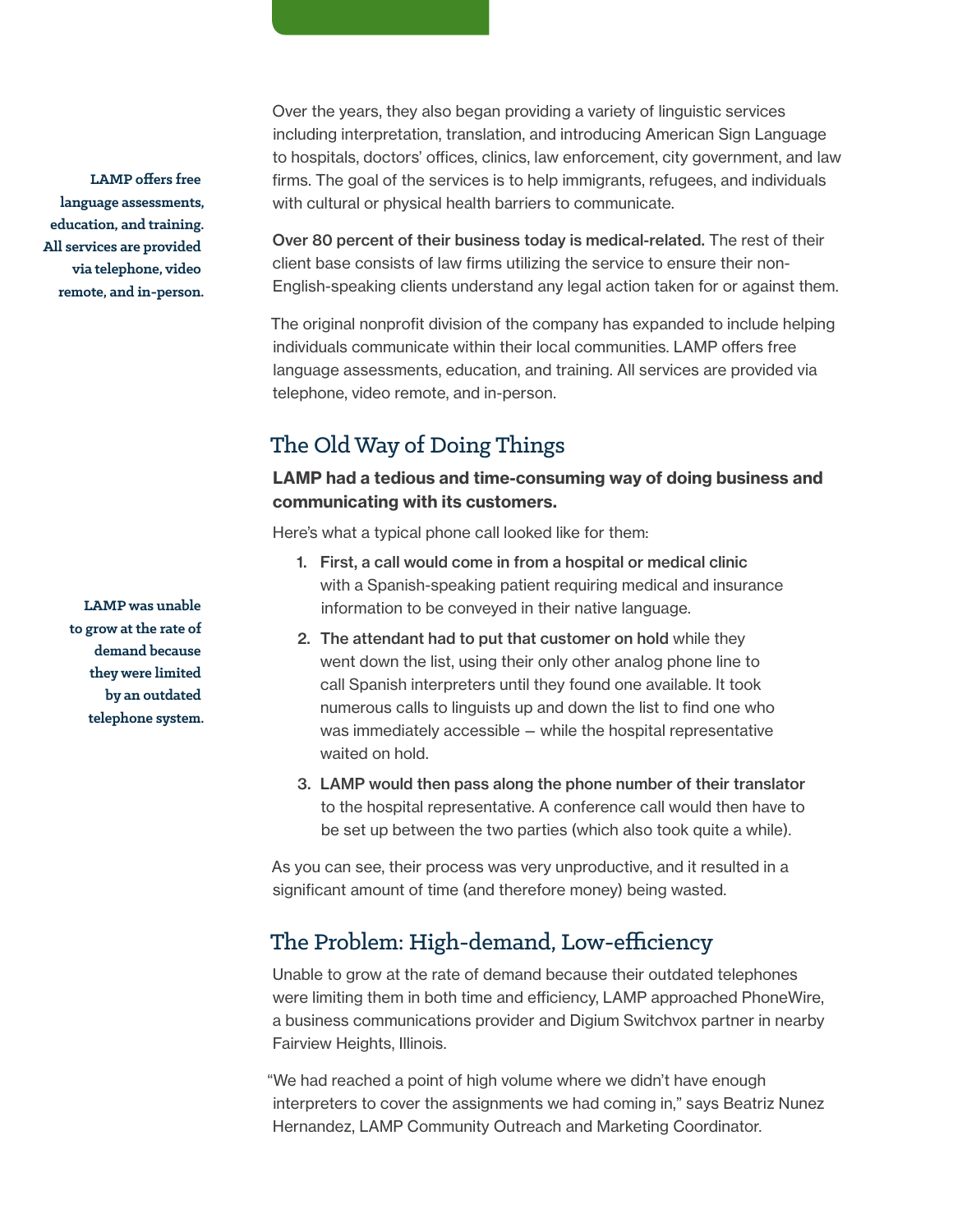"We needed to expand but we were hesitant to do so because of the inefficiency of our phone and communications service. What we needed was complex and we did not know how to accomplish it in-house. We called PhoneWire and [they] came and presented a plan for creating and customizing a Digium Switchvox Cloud system to perfectly meet our unique needs."

PhoneWire helps small to medium-sized businesses find an affordable telephony solution, but they are especially known for their methodical and creative approach to every client's project. Because LAMP was moving from a very antiquated analog set-up with no IT technical staff onsite, [PhoneWire] was certain a Digium Switchvox Cloud System was the only phone system that could accommodate LAMP's rather sophisticated and complex needs.

"I sat down with Beatriz and her team, and when they explained to me how their current process worked, I knew I could automate it. I also knew Switchvox would be the best solution because of their unlimited call queues and customizable scripts," says PhoneWire president and CEO, Matt Rygelski.

Hernandez says, "We didn't have a budget for a new system and it took us a while to get out of our traditional phone contract; but after Matt and I discussed with our director all the tools and features we would gain from Switchvox, we were all in agreement this was the direction we needed to go." Among the many benefits of Switchvox, they discussed the system's capabilities for integrating a menu that assigned specific phone numbers to each of their clients; how they could set up language codes that directed calls to a call queue for any of the many languages we offer; and how the Switchvox hosted phone system could provide video and conferencing capabilities."

#### The Solution: Digium Switchvox and the Cloud

PhoneWire used Switchvox's flexibility to build call queues for each of LAMP's clients and their multiple locations, as well as for all of their interpreters. Queues were also implemented, for tech support in any language LAMP offers, and for individual callers seeking help in every language.

Every hospital, doctor's office, law firm, or government services organization providing linguistic services to its clients now benefits from having its own call queue. In total, LAMP has 180 call queues and it is still growing.

"When we started [working with them] over a year ago, LAMP had about seventy employees," says Rygelski. "They had twenty in the office and about fifty on-call field interpreters. Some of them could handle two or three languages, but since implementing their new Digium Switchvox Cloud system, they have grown to over two hundred interpreters, five hundred clients, and now provide over one hundred languages."

He says, at last count, LAMP is receiving an average of 10,000 calls a month.

"LAMP is the perfect example of a company that couldn't grow because of the limitations of their telephone system, and there are many small businesses like them out there."

**LAMP was moving from a very antiquated analog set-up with no IT technical staff onsite, PhoneWire was certain a Digium Switchvox Cloud System was the only way to accommodate LAMP's sophisticated and complex needs.**

> **"LAMP is the perfect example of a company that couldn't grow because of the limitations of their telephone system, and there are many small businesses like them out there."**

> > **Matt Rygelski** President and CEO, PhoneWire